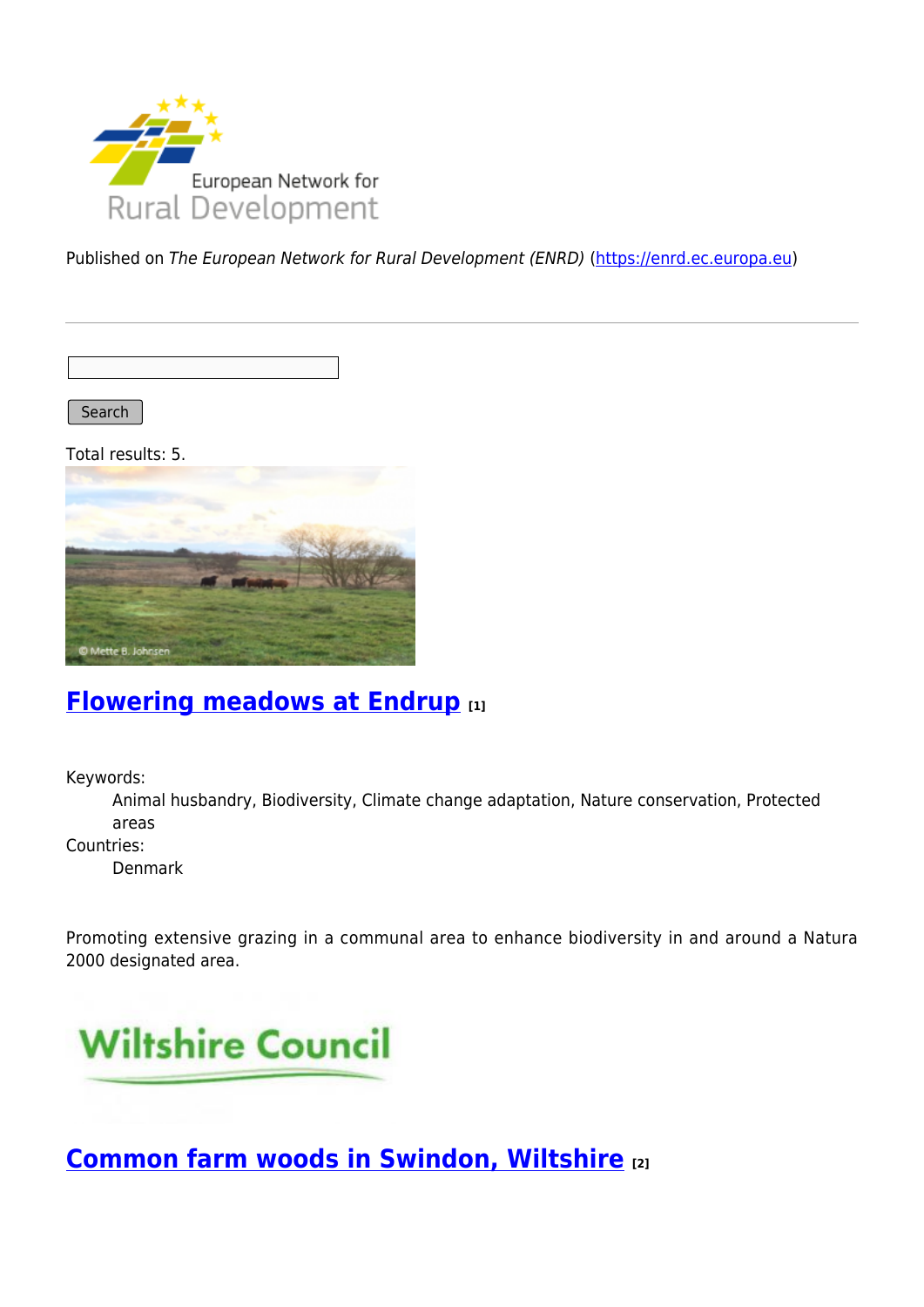Keywords:

Environmental protection, Environmental sustainability, Forestry, Natural resources, Nature conservation, Sustainability

Countries:

United Kingdom

Planting new woodland under a scheme in a partnership between Forestry services, a local authority and the local community.



# **[Nizna Boca – Restoring the production potential of damaged](https://enrd.ec.europa.eu/projects-practice/nizna-boca-restoring-production-potential-damaged-forests_en) [forests](https://enrd.ec.europa.eu/projects-practice/nizna-boca-restoring-production-potential-damaged-forests_en) [3]**

Keywords:

Biodiversity, Environmental protection, Environmental sustainability, Forestry, Job creation, Mountain area, Social inclusion Countries:

Slovakia

Restoring the production potential of damaged forests through clearing, afforestation and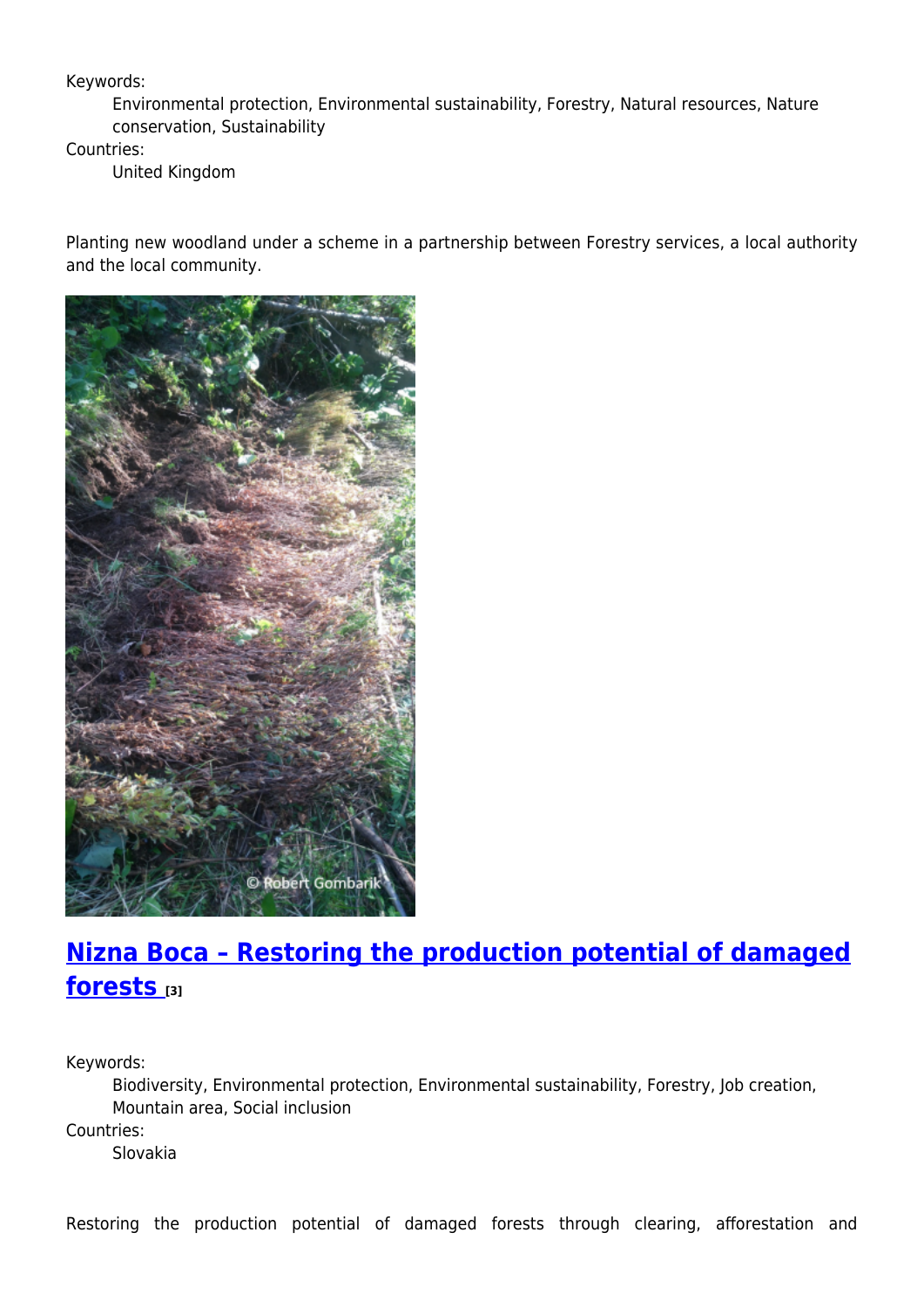preservation of young forest stands.



# **[Investing in preventive actions against forest fires](https://enrd.ec.europa.eu/projects-practice/investing-preventive-actions-against-forest-fires_en) [4]**

Keywords:

Environmental protection, Forestry, Job creation, Mountain area, Natural resources, Nature conservation, Protected areas, Tourism

Countries:

Slovakia

Restoration of a deteriorating forest road and the construction of a wooden lookout tower in order to protect 1500 ha of forest from forest fires.



## **[Wilkin & Sons - Water Efficiency](https://enrd.ec.europa.eu/projects-practice/wilkin-sons-water-efficiency_en) [5]**

Keywords:

Entrepreneurship, Environmental protection, Irrigation, Job creation, Water management Countries:

United Kingdom

A leading manufacturer of conserves and jams used RDP support to increase its winter water storage